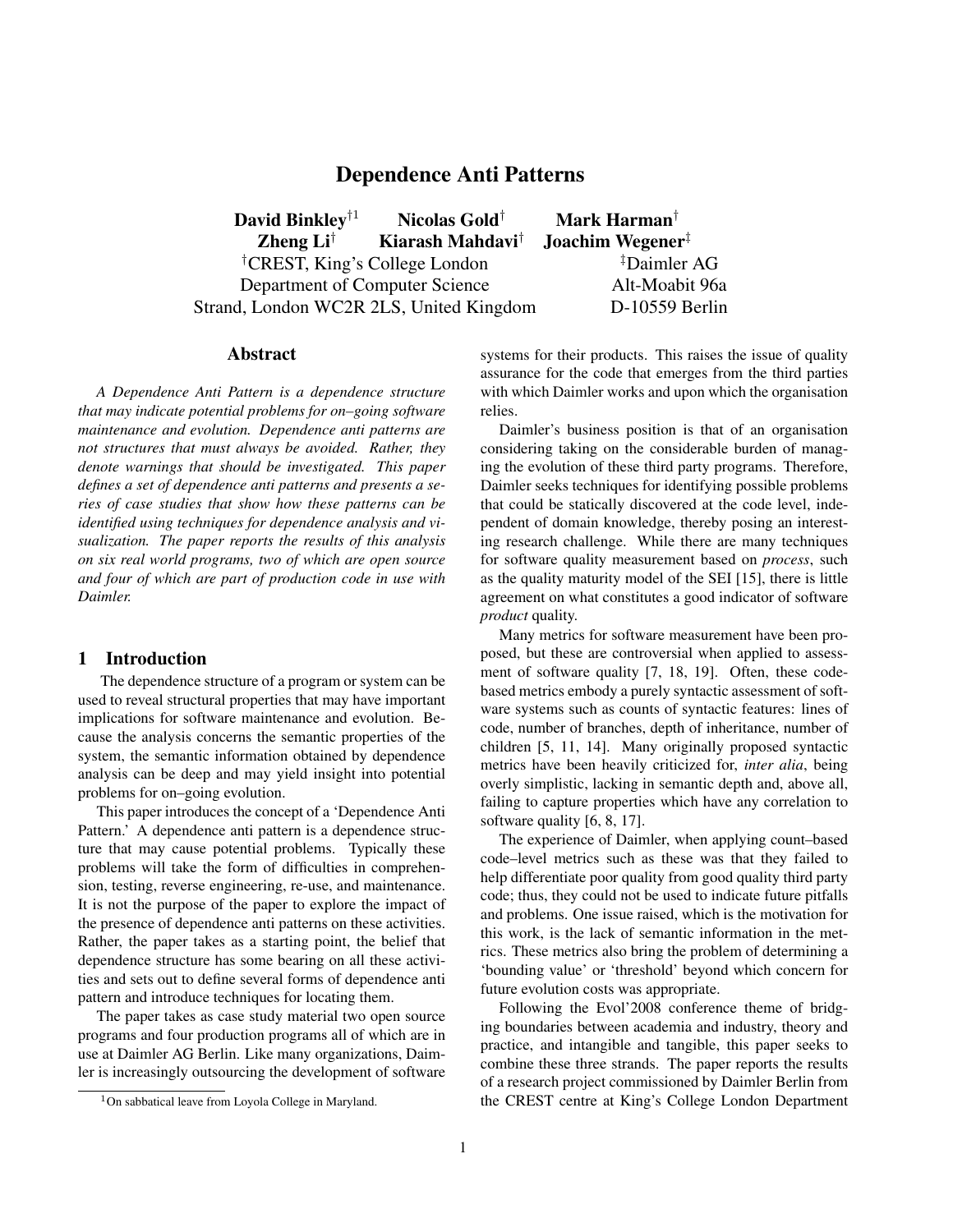of Computer Science. The project aims to apply theoretical techniques for dependence analysis, in order to identify potential practical problems with software in use at Daimler. The approach uses visualization to make tangible, the intangible dependence structure of the third party programs that Daimler is considering adopting. These techniques also seek to avoid the problems of the arbitrary selection of a 'metric threshold'.

The paper identifies a set of signatures in the dependence structure that can be considered potentially problematic and thus worthy of further investigation. The hope is that the semantic nature of the dependence analysis will allow the identification of deeper semantic properties than can be achieved using metrics defined purely on syntactic constructions.

Two dependence analyses are used: analysis of dependence clusters and analysis of predicate dependence. Dependence clusters contain sets of mutually inter-dependent statements. Where a program contains a large dependence cluster, software modification may cause significant ripple effects and, as a result, problems for maintainers. The size of a dependence cluster can be thus tied to the maintainability of a program at a coarse level of granularity. By contrast, predicate dependence is chosen to provide a complementary analysis. It considers a detailed and fine level of granularity. The study of dependence clusters concerns dependence of all statements upon each other, while for predicate dependence, the results obtained refer to a semantically important aspect of the computation — the decision logic and consequent control flow of the program.

The primary contributions of the paper are as follows:

- 1. The paper introduces the concept of dependence anti pattern.
- 2. The paper shows how dependence analysis and visualisation can be used to identify dependence anti patterns.
- 3. The paper illustrates the the approach for six real world programs used by Daimler, showing how anti patterns help to identify possible problems for on–going evolution.

The remainder of this paper is organised as follows Section 2 presents background material on the dependence analysis and visualisation techniques used to make the paper self–contained. Section 3 introduces the concept of dependence anti pattern and gives several examples of dependence anti patterns. Section 4 briefly describes the programs studied. Sections 5 and 6 present the results of dependence analysis using dependence cluster visualisation and predicate dependence analysis. Section 7 presents related work, while Section 8 concludes.

### 2 Analysis Techniques Used

The dependence analysis an visualization techniques used in this paper are taken from previous work on predicate dependence [3] and dependence cluster analysis [2]. This section briefly reviews these techniques to make the paper self–contained. Both techniques are built on program slicing. A program slice extracts a semantically meaningful portion of a program, based upon a user–selected slicing criterion [23, 4].

#### 2.1 Dependence Cluster Analysis

A dependence cluster is a set of program points (here taken to mean nodes of the Control Flow Graph (CFG)) that mutually depend upon one another. Any change to the computation represented at one point in a dependence cluster potentially affects the computations represented by all other points in the cluster.

It is possible to identify dependence clusters using slicing: those nodes having the same slice form a dependence cluster. However, an approximation is used for 'same slice' which is, not only more efficient to compute, but also leads to a useful visualisations for identifying clusters: the Monotone Slice-size Graph (MSG)[2]. Rather than testing if two SDG vertices have identical slices, the approach simply compares the slice size for the two vertices.

Monotone Slice-Size Graphs (MSG) have been developed to aid in the visual identification of dependence clusters [2]. Dependence clusters can be detected by seeking parts of the MSG where a large number of slices have the same size. This manifests itself as a 'plateau' in the graph as shown in Figure 1.



**Figure 1. An Example MSG**

#### 2.2 Predicate Dependence Visualisation

Predicate dependence expresses the extent to which a particular predicate depends on variables in its scope. In order to visualize predicate dependence, three variables must be depicted:

1. Predicate Count: The number of predicates summarised by a data point.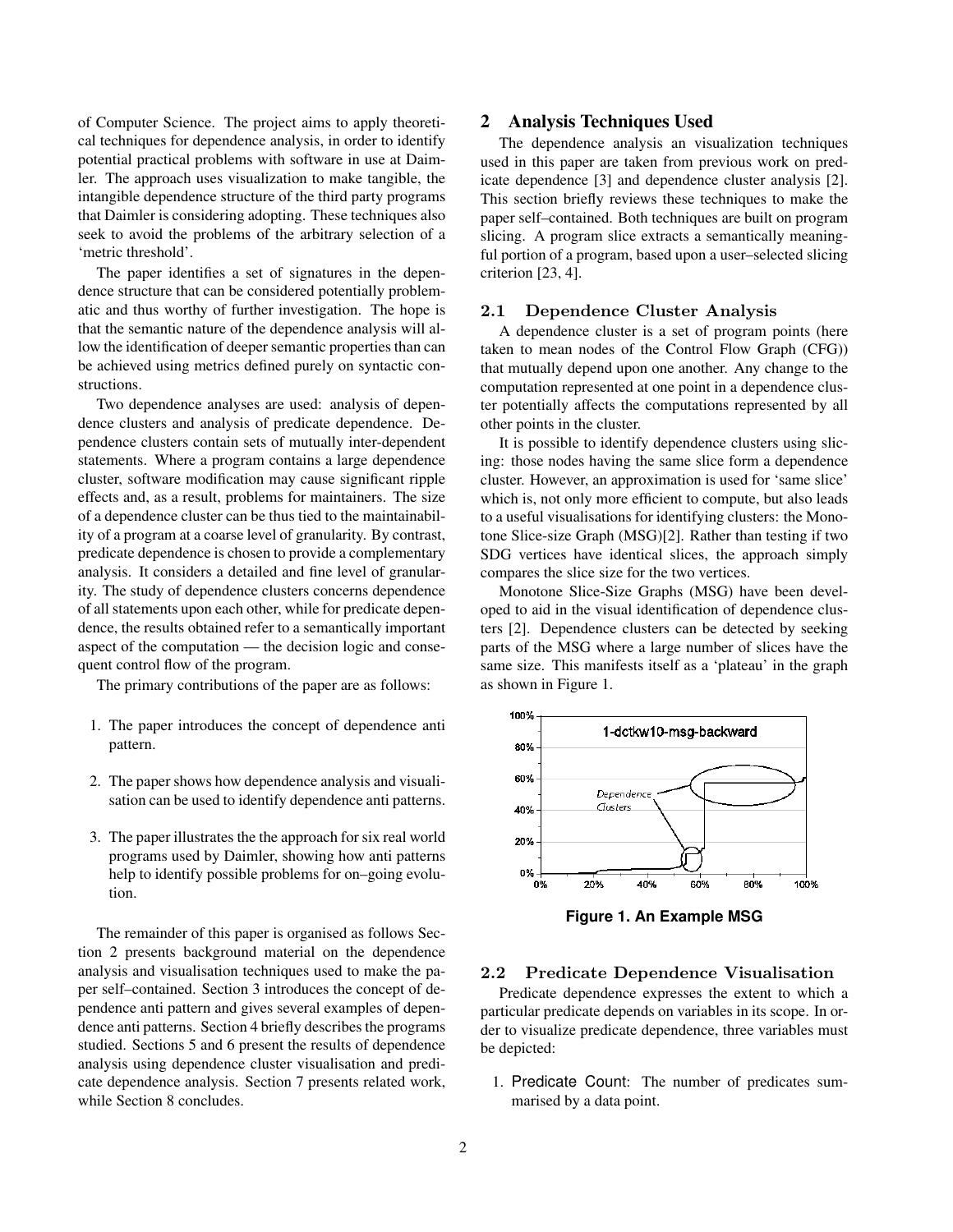- 2. Max-Parameters: The maximum number of parameters in scope (visible) at a predicate.
- 3. Parameters-Used: The number of parameters that affect a predicate according to the dependence analysis.

In these definitions "parameters" refers to formals and globals taken together. When only formals are being considered the terms Max-Parameters and Parameters-Used become Max-Formals and Formals-Used. Similar specialisation is applied when only globals are considered.

In a dependence bubble chart the horizontal axis denotes Max-Parameters, while the vertical axis denotes Parameters-Used. Thus, the line  $y = x$  represents the worst case (a predicate can reference no more than the visible parameters). For reference, this line is drawn as the solid line in all dependence bubble charts. Also drawn is a dashed line that represents the linear trend (computed using a linear least squares fit). Finally, bubble size represents predicate-count.



**Figure 2.** Dependence Bubble Chart Example.

For example, consider 1-dctkw10's dependence bubble chart<sup>1</sup> for formal parameters shown on Figure 2. The largest two bubbles summarize predicates in procedures with 2 and 3 formals respectively. The average number of formals used by all predicates from 1-dctkw10 with 2 formals in scope is around 1.5 (visually, these can be seen to depend upon an average of approximately 1.5 of the 2 available formal parameters).

### 3 Dependence Anti Patterns

A Dependence Anti Pattern is a dependence structure that can potentially cause problems. A Dependence Anti Pattern is defined by the name of the anti pattern, together with tell-tale dependence structure signs that signify the presence of the pattern (the signature of the anti pattern) and the reason why it may be problematic. This section lists 7 Dependence Anti Patterns. The list is by no means exhaustive and it is likely that other authors may be able to define other potential Dependence Anti Patterns. However, it is hoped that the list introduced here is sufficiently broad to give a flavour for the possibilities and to facilitate a set of realistic case studies in the following section.

# Large Dependence Cluster (LDC)

# **Signature**

A dependence cluster is a set of nodes all of which dependence upon one another [2]. All programs will contain some dependence clusters. Small clusters are not a problem. What constitutes 'large' will depend on the application.

#### Problems

The meaning of each node is dependent on the meaning of all, potentially increasing effort to comprehension and testing and making separation of concerns difficult.

## Separable Formal Parameter (SFP) **Signature**

A large number of formal parameters in a function, in which each predicate depends on few of these.

# Problems

This is often an indicator of low cohesion. Especially when different (small) sets of formals are used with different functions.

# Intense Formal Parameter (IFP)

### **Signature**

A large number of formal parameters in a function, in which each predicate depends on many of these.

### Problems

Given the limited human short=term memory, predicates that depend on more that a handful of formals have a negative impact on comprehension. This pattern also increases the complexity of testing (both by hand and using automated test-case generators).

<sup>&</sup>lt;sup>1</sup>dctkw10 is the name given to this program by Daimler.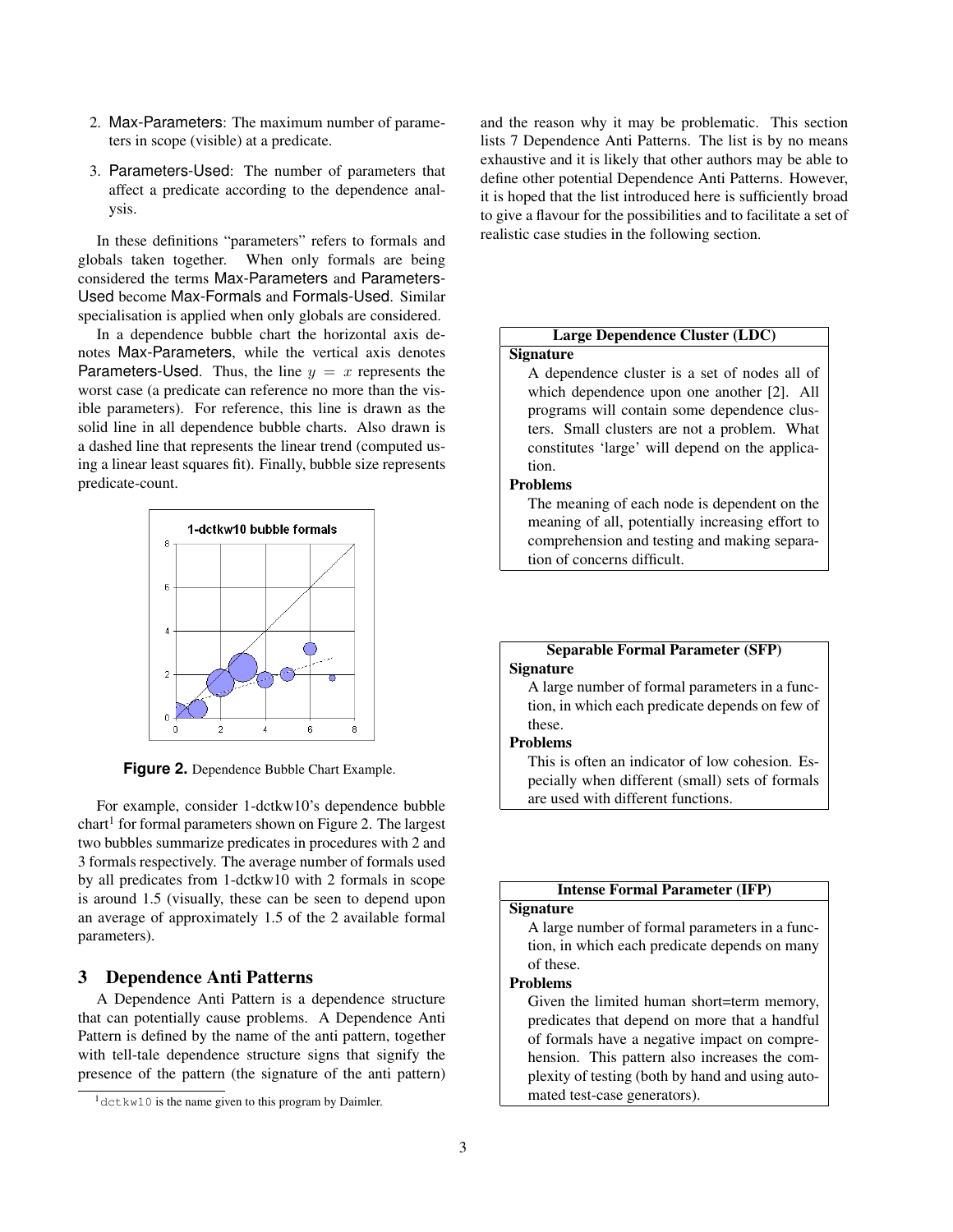# Globals as Formal Surrogates (GFS)

#### **Signature**

Absence of formal parameter dependence combined with the presence of global variable dependence.

# Problems

This pattern is often associated with poor function decomposition where is is difficult to identify the information flow in and out of functions where all function share common pools of globals.

#### Absent Predicate Dependence (APD)

### **Signature**

A predicate with neither formal parameter nor global variable dependence.

# Problems

Predicates that depend only on constants come in two forms. The first are non-problems. These occur in cases such as "for each letter in the alphabet" where the number of iterations is a known 'universal' constant. The second form occurs when one of more variables that should have been present in the predicate were forgotten. Perhaps left over from changes made in support of debugging or testing (*e.g.*, test stubs), such omissions can cause incorrect execution.

#### Separable Global Dependence (SGD)

# **Signature**

A function with a large number of globals transitively defined or used, but containing some predicates that depend on relatively few.

### Problems

Like SFP, given the limited human short-term memory, predicates that depend on more that a handful of globals have a negative impact on comprehension. Globals are less of a a problem, in terms of memory, because they are more likely to be tied to concepts stored in long-term memory. However the non-local nature of assignment to globals, make details understanding of predicates including a large number of globals a greater challenge. As with SFP, this pattern also increases the complexity of testing (both by hand and using automated test-case generators).

# Intense Global Dependence (IGD)

#### **Signature**

A predicate with a relatively high dependence on global variables, compared to other predicates.

# Problems

The comprehendability of such predicates is a challenge. Furthermore, depending on the condition, finding test data that exercises both branches can be difficult.

#### 4 Analysis Subjects

The techniques described in the previous section were applied to the six programs supplied by Daimler for the purposes of this project. As shown in Table 1, the programs ranged from 3,298 to 9,165 lines as counted by the unix utility wc. In terms of actual non-comment non-blank lines of code the size ranged from 1,961 to 5,605 lines as seen in the columns headed 'SLOC' (source lines of code).

Two of the six programs (numbers 1 and 2) were obfuscated to protect against disclosure of the source code. However, the obfuscation is dependence–neutral and so the results presented are not affected by this obfuscation. Its only impact on the examples presented is the replacement of meaningful identifier names. Two of the programs were not obfuscated though they do come from Daimler development (these are program numbers 3 and 5). The remaining two programs (numbered 4 and 6) are open source program used by Daimler, which do not form a part of their production code portfolio.

# 5 Dependence Cluster Analysis

Figure 3 shows the MSGs of six programs studied. These programs all show plateaus in their MSGs although those in 3-netflow and 5-apkw2 are not as severe as the others. These plateaus provide the evidence that the programs contain dependence clusters.

Table 2 shows some general information regarding the dependence clusters of the six programs. This information includes the number of functions in each program, the number of functions in the largest dependence cluster, and the size of the largest dependence cluster, as the ratio of the number of program points in the cluster to the number of program points in entire program. Based on the 10% value as a threshold for a dependence cluster to be considered to be large [2], all programs except program 3-netflow contain at least one large dependence cluster.

Program 3-netflow has a cluster that contains only 8% over the program. Program 5-apkw2 contains a dependence cluster cluster accounting for 13% of the program. Although the latter is slightly over the 10% level, these dependence clusters are considered to be relatively small compared to the others and were not studied further here in. This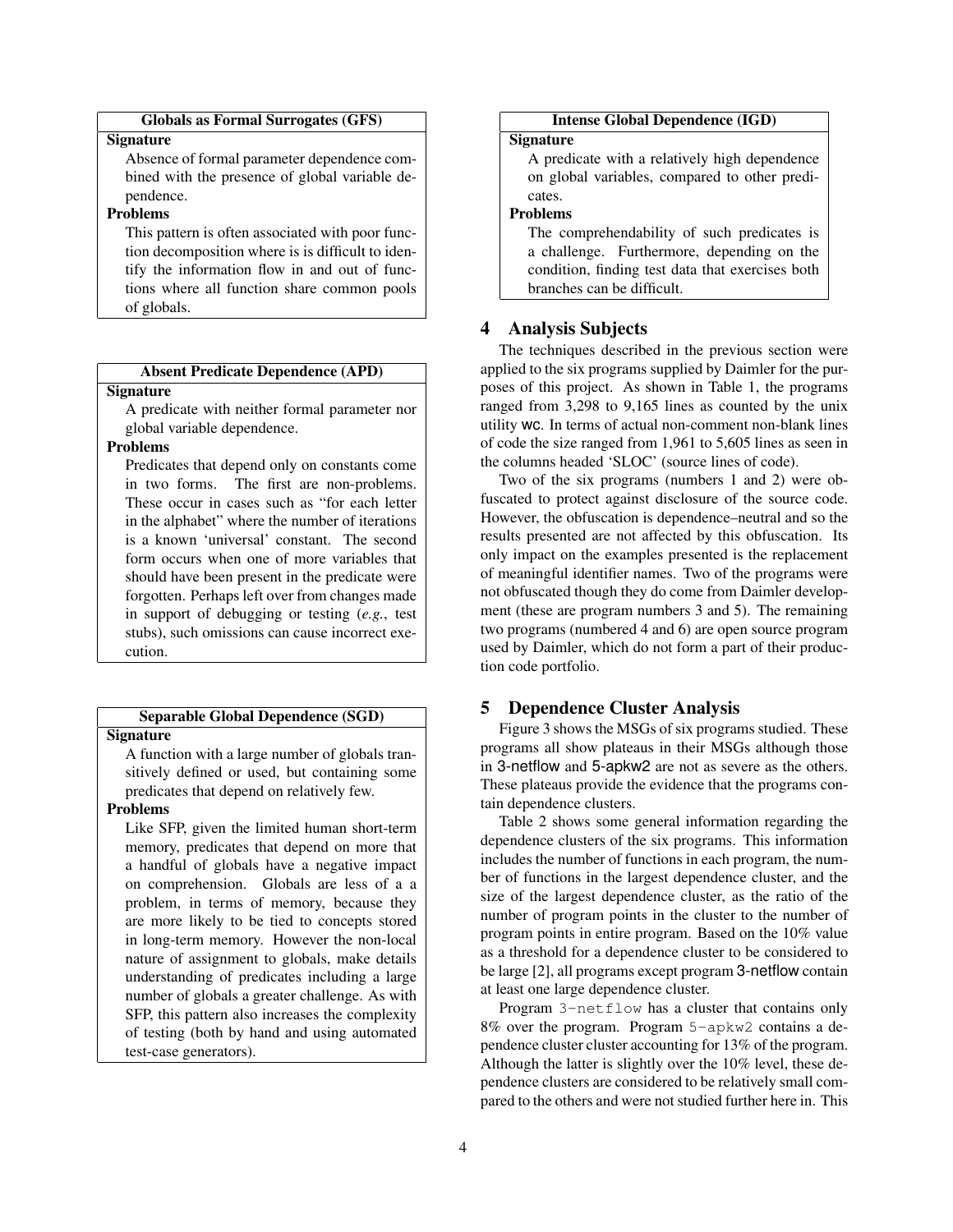| Number         | <b>Subjects</b> | Size(LOC) | <b>SLOC</b> | Description                             |
|----------------|-----------------|-----------|-------------|-----------------------------------------|
|                | $1$ -dctkw10    | 9,165     | 7,537       | obfuscated                              |
| 2              | 2-srtrev1       | 5,087     | 4,046       | obfuscated                              |
| 3              | 3-netflow       | 4,391     | 2,672       | <b>Dynamic Data Functions</b>           |
| $\overline{4}$ | 4-i2makw        | 6,899     | 5,605       | Non Daimler code - Control Bank program |
| 5              | 5-apkw2         | 3,298     | 1,961       | Daimler ITT Experiments                 |
| 6              | 6-ctbot         | 8,173     | 3,138       | Non Daimler code - Robot simulator      |

**Table 1. Experiment subjects.**





|           | Numbers of       | Numbers of      | DC   |
|-----------|------------------|-----------------|------|
| Subjects  | <b>Functions</b> | Functions in DC | size |
| 1-dctkw10 | 77               | 35              | 29%  |
| 2-srtrev1 | 66               | 27              | 32%  |
| 3-netflow | 191              |                 | 8%   |
| 4-i2makw  | 125              | 49              | 33%  |
| 5-apkw2   | 21               | 4               | 13%  |
| 6-ctbot   | 104              | 35              | 39%  |

#### **Table 2. Dependence Clusters**

leaves four programs with very large dependence clusters. The remainder of this subsection considers the dependence clusters for each of these four programs in more detail.

The MSG of 1-dctkw10 in Figure 3 and data in Table 2 indicate that the program 1-dctkw10 contains a large cluster, which is 29% of the whole program. There are total 77 user defined functions in 1-dctkw10, of which 35 are involved in the large clusters. The largest cluster in the program 1-dctkw10 includes several sub-clusters. Once function  $(i_d1533)$  transitively calls many other functions. Inspection of this function's code reveals that its entire body is a for loop that calls the other functions. This causes much of each called functions to be part of the cluster.

The second program,  $2$ -srtrev, contains a large clus-

ter, which is about 32% over the program. The program contains a function  $(i_d106)$  that transitively calls all other functions. Inspection of the function's code reveals that it contains four large for loops which capture all its called functions. In 15 of the functions (10 of which occur in the largest cluster), there is a prominent global variable that appears to be repeatedly defined and used. It might be supposed that this variable, being a prominent global variable, might play a large role in binding together dependence, thereby forming the large cluster.

In an attempt to verify this conjecture, certain global variables were replaced, with constants (when appearing as an  $r$ -value) and commented out (when appearing as an  $l$ value), and then the MSG was recomputed. However, this somewhat aggressive replacement made no noticable difference to the MSG. We concluded that perhaps this is an example of a highly robust dependence cluster, suggesting that it occurs for deep seated and robust structural reasons.

The program 4-i2makw contains a large cluster which contains 33% of the program. Most functions in this program are defined as void functionname(void), *i.e.* most functions have no parameters and do not return a value, so the external effects of these functions are all communicated through global variables. Inspection of the code reveals that a total of 180 global variables are defined and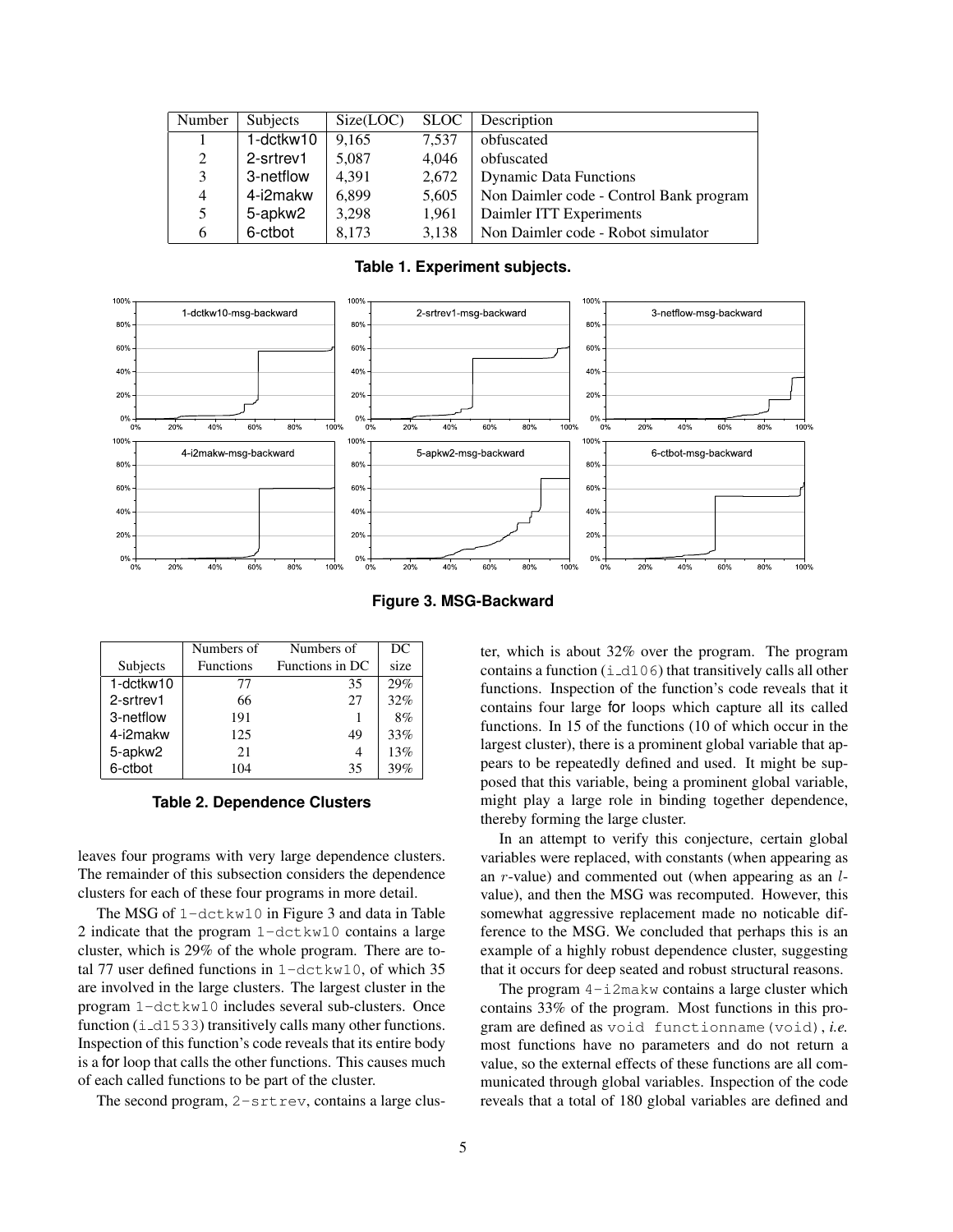used in most of the functions at control-points or in expressions. Source inspection finds that the program contains a switch statement the cases of which call the functions that participate in the dependence cluster.

Finally, the program 6-ctbot contains a large cluster, which is about 39% over the whole program. Further investigation reveals that the function bot behave has a pointer variable accessed by all 17 of the functions that call it and that these calls all use the pointer to update the value of a single global variable.

### 6 Predicate Dependence Analysis

Predicates are an important part of program functionality as they capture the logical flow of control of the program. For this reason, predicate dependence is worthy of special study in its own right. If a predicate depends on few formal parameters and few global variables, then it is likely to be easier to understand the role of the predicate in isolation. It is also easier to generate test data to cover the branches of the predicate, because there will be a smaller search space in which to locate suitable test data. Furthermore, changes to such a 'low dependence predicate' will have fewer potential influences, suggesting that such changes will be easier to perform. These three observations tend to suggest that high levels of predicate dependence are to be deprecated and motivates the study of predicate dependence for the suite programs under consideration in this study.

It must be stressed that the analysis shows what a predicate really depends upon in terms of the two influencing sources of dependence — formal parameters and global variables. However, in order for a programmer, maintainer, or tester to avail themselves of this information, it would be necessary for such a person to have access to the result of the dependence analysis. Such information can be produced by a tool for variable dependence analysis such as Vada [12].

In order to facilitate comparison between programs and between forms of predicate dependence analysis, the results are grouped together and presented in tabulated figures. The results presented in these figures can be compared to the results obtained from the suite of open source programs originally studies by Binkley and Harman [3].

#### 6.1 Formal Parameter Dependence

The dependence bubble charts for formal parameter dependence of the six programs are depicted in Figure 4. A wide angle between the trend line (shown dotted in the figures) and the  $45^{\circ}$  line (shown solid in the figures) indicates the potential for search space reduction for test data generation. It can be argued [3] that a large angle is a sign that the functions containing these predicates are less than fully cohesive. That is, such a wide angle means that a function has many predicates that fail to depend upon a large proportion of the formal parameters available to them. Such a function could be re-factored into smaller functions with fewer formal parameters and a greater degree of dependence within their logical structure. Such a re-factoring would have the goal of increasing the cohesion of the function so-created. It is also an indication of a lack of cohesion in the code prior to re-factoring.

It is immediately obvious that there are no programs in the Daimler set that exhibit such a large angle between formals used and formals available as those found in the first row of programs from the prior study (*e.g.*, that of copia and compress). This could be a sign that the functions from the Daimler suite are more cohesive. However, it offers less scope for reducing the number of formals that will need to be considered in order to generate test data from formal parameter values.

It is also striking that all of the programs in the Daimler suite have predicates that depend upon no formal parameters at all because they have none available to them. This is indicated by bubbles the centre of which lies on the origin. Such formal-free predicates are far less common and less pronounced in the prior study [3]. The phenomenon is particularly striking in the program 5-apkw2, where almost all predicates in the program depend on no parameters (and have none available).

This indicates that global variables are used to convey information to predicates in place of formal parameters. This has a saving on efficiency, but it may make the programs harder to understand and test. Understanding is impaired because the potential scope of a global is so much wider than that of a formal. The ability to generate test data is impaired because setting up values for globals is less convenient than simply calling a method or function with a chosen set of parameter values as an 'input vector'.

#### 6.1.1 Observations and Insights gained

|                |           |            | Average    |
|----------------|-----------|------------|------------|
|                | Predicate | Max        | Parameters |
| <b>Bubbles</b> | Count     | Parameters | Used       |
| А              | 6         |            | 1.83       |
| В              | 110       |            | 5.61       |
| C              | 279       |            | 0.00       |
| D              | 136       |            | 0.00       |
| F              |           | 5          | 1.00       |
|                | 207       |            |            |

#### **Table 3. The parameters for Bubble A-F**

Six bubbles are worthy of closer attention. These are marked as dark grey (rather than light grey) bubbles and labeled by the letter A-F in Figure 4. Table 3 shows Predicate Count, Max-Parameters and Average-Parameters-Used for these six bubbles. The rest of this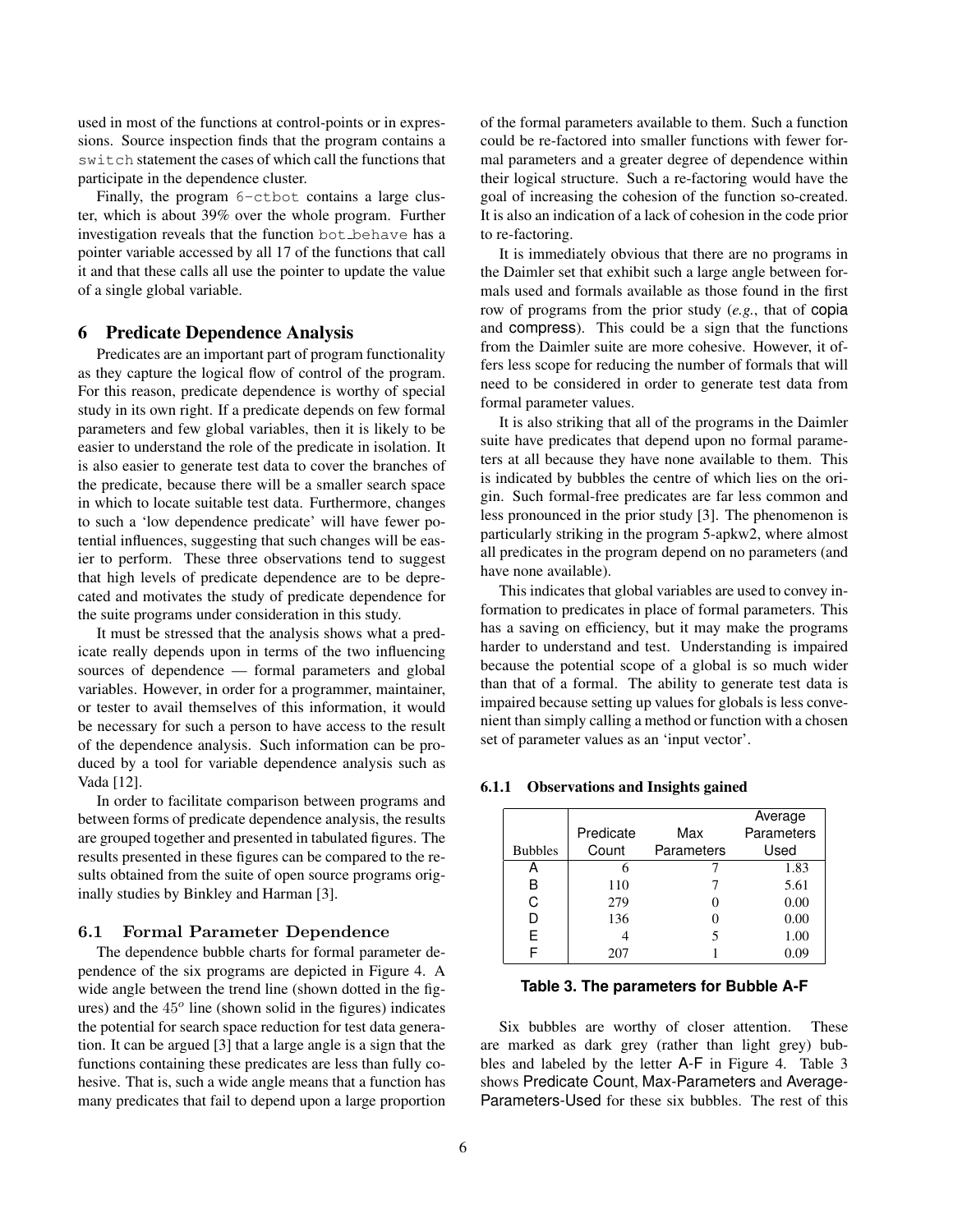

**Figure 4. Formal Parameter Dependence bubble charts**

subsection considers these six bubbles in more detail examining the properties of the code to which they correspond and the evidence they provide with regard to testing, comprehension and maintenance.

First, consider Bubble A from 1-dctkw10's dependence bubble chart for formal parameters shown on Figure 4. This bubble summarizes six predicates, all of which are located in procedures with 7 formals. These predicates are those that, for this program, have the the largest number of formals available to them. These six predicates all occur in a single function: function i 369. The maximum number of formals actually depended upon is 3, the minimum is 1, with an average of 1.83. This indicates that this function may contain logic that can be separated into different sub-functions, an example of Separable Formal Parameters (SFP).

Next, consider Bubble B from 3-netflow's dependence bubble chart for formal parameters shown on Figure 4. This bubble summarizes 110 predicates in procedures with 7 formals. Like the previous example, this is the largest number of formal parameters available to any predicate in the program. The average number of formals used by all predicates from 3-netflow with 7 formals in scope is 5.61. The 110 predicates occurred in 3 functions: 71 predicates in function NetFlow in NetFlow.c, 9 predicates in EvalSwitch in ProtocolFunctions.c and 30 predicates in function Read-TreeStructure in DynamicDataFunctions.c respectively.

Comparing the Bubble A in 1-dctkw10 and the Bubble B in 3-netflow, both have the same Max-parameters. However the Bubble B depends upon more parameters than Bubble A. This shows that analysis of dependence will be beneficial in reducing testing effort for the function i 369 in 1-dctkw10 but less so for NetFlow, EvalSwitch and ReadTreeStructure in 3-netflow, despite the fact that all four functions have the same number of formals available to them. Furthermore, despite the observation that NetFlow is likely to be the easiest program to understand and maintain, within it, the functions that are likely to be hardest to understand are NetFlow, EvalSwitch and ReadTreeStructure. This is an example of Intense Formal parameters (IFP).

Both the Bubble C in 4-i2makw and the Bubble D in 5-apkw2 include a large number predicates (279 and 136 respectively). These predicates do not depend upon any formal parameters. A further analysis of global variable dependence for these predicates reveals that there are global variables available to all these predicates, with most depending on some of these global variables: Of the 279 predicates summarised by Bubble C, only 19 depend upon no global variables (as well as depending upon no formal parameters). This suggests possible instances of the Globals as Formal Surrogates (GFD) anti pattern. Of these 19, 16 predicates are for loop conditions, the other 3 predicates are if conditions.

The source code for one (typical) for loop is

for( $LoopCounter = 0$ ; LoopCounter < I2MA\_CYL\_ARRAY\_SIZE; LoopCounter++).

Here, I2MA\_CYL\_ARRAY\_SIZE is a constant of 5. The condition neither depends upon formal parameters nor global variables. However, this is typical for a for loop;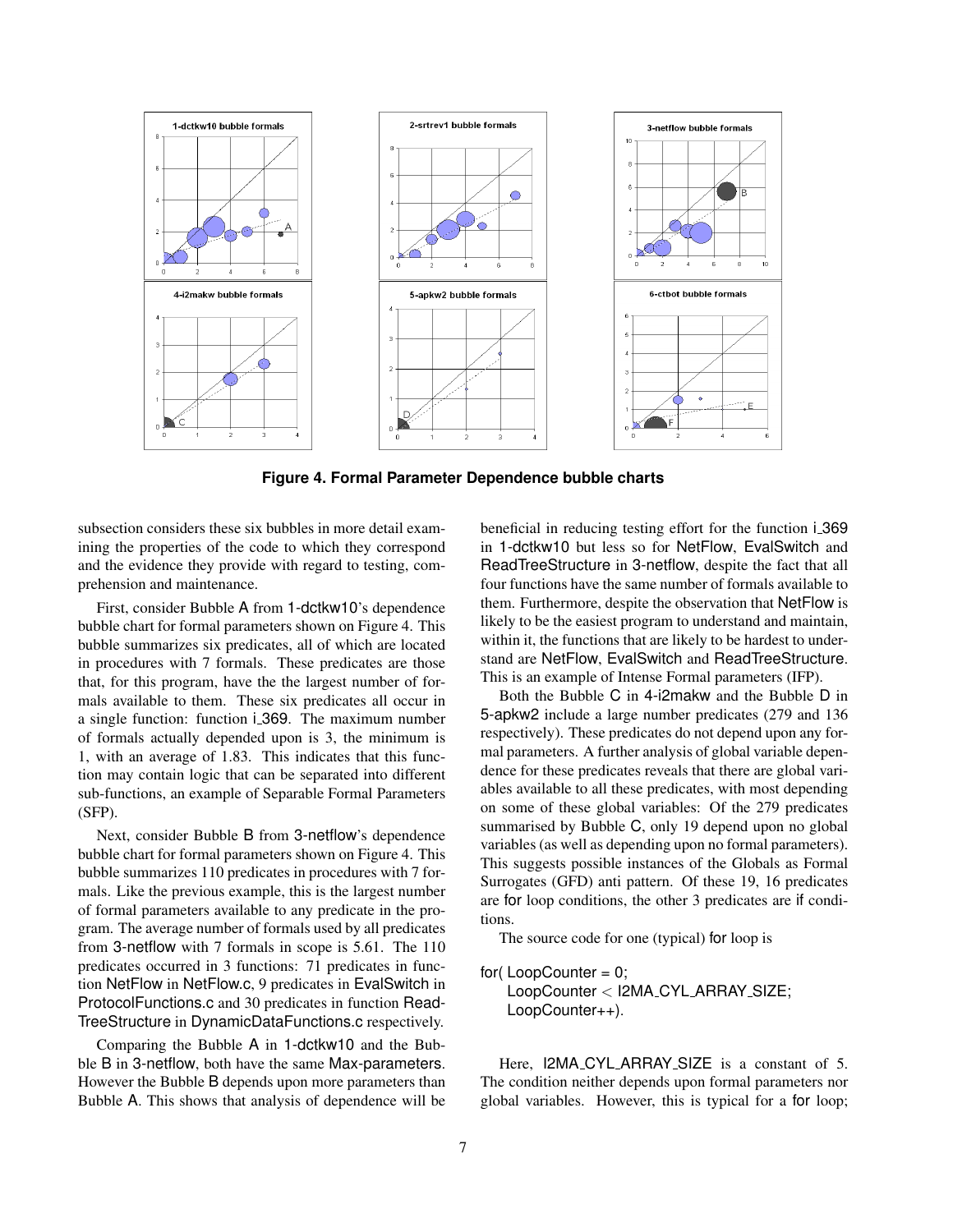semantically, it has lower and upper bounds that are determined by compile-time constants. As such, it is unlikely for a for loop to depend upon anything. Indeed, where a for loop does depend upon either formals or globals, it is extremely likely that such a loop is really a while loop, masquerading as a for loop.

The other 3 predicates of the 19 that have no dependence are if conditions. This is an instance of the Absent Predicate Dependence (APD) anti pattern. However, upon further inspection, it becomes clear that these predicates depend upon the return value of the function LimpinIsSetFor. The only statement in the function LimpinIsSetFor is "return 0". Further inspection uncovered the comment:

### "This is a stub function - in the original system this is a signal to a parallel subsystem"

In this way the anomalous predicate dependence for these three predicates has shown up the presence of uninstantiated stubs in the code.

The Bubble F in 6-ctbot provides another example of a set of predicates that have little dependence on formals. However, in this case, there are very few (1) formals for these predicates to depend upon. In total, there are 207 predicates and these 207 only depend upon an average of 0.09 of the single formal parameter available. In fact, a closer analysis reveals that only 19 of 207 predicates depend upon 1 formal parameter, while the others depend upon none. A similar global variable dependence analysis indicates that all predicates except 2 depend on global parameters. This provides evidence for both the Absent Predicate Dependence (APD) and the Globals and Formal Surrogates (GFS) anti patterns.

The Bubble E in 6-ctbot is another example with large Max-parameters but a few used. This bubble includes 4 predicates in procedures that depend upon only 1 of 5 formal parameters. All 4 predicates occur in two functions with 5 formal parameters, command write and command\_write\_data.

#### 6.2 Global Variable Dependence

The dependence bubble charts for global dependence of the six programs are depicted in Figure 5. Eight bubbles are worthy of closer inspection. These are marked as black bubbles (rather than light grey) and labeled by 1-8 in Figure 5. Table 4 shows Predicate Count, Max-Parameters and Average-Parameters-Used for the these eight bubbles.

First, consider Bubble 1 from 1-dctkw10 dependence bubble chart for global variables. This bubble summarizes 9 predicates in procedures with 157 globals available to them. The number of globals used for each of these predicates from 1-dctkw10 are 1, 1, 98, 98, 98, 1, 1, 81, 0 respectively, and the average number of globals used by all predicates is 42.11.

|                |           |            | Average    |
|----------------|-----------|------------|------------|
|                | Predicate | Max        | Parameters |
| <b>Bubbles</b> | Count     | Parameters | Used       |
|                | 9         | 157        | 42.1       |
| 2              |           | 224        | 4.0        |
| 3              | 5         | 191        | 6.0        |
| 4              | 30        | 25         | 12.5       |
| 5              |           | 187        | 2.0        |
| 6              |           | 82         | 0.0        |
|                |           | 91         | 76.0       |
| 8              |           | 139        | 2.0        |

**Table 4. The parameters for Bubbles 1-8**

Clearly, it can be seen that four predicates depend upon a large number of global variables. Inspection of the code reveals that all nine predicates occur in function  $i$ <sub>-1732</sub>, which has no formal parameters. Clearly in this function, globals are being used to communicate values to and from the function, an example of the Separable Global Dependence (SGD) pattern. Those predicates that depend upon only one such global would be better written as calls to simple functions that return the value true/false and take the single global as a parameter (perhaps modifying it if necessary). This would make these predicates far easier to understand, since they would clearly depend upon a single value rather than 157!

Recall that in Section 2.1, the dependence cluster analysis indicated that the program 1-dctkw10 contains a large cluster; one which consumed 29.10% of the whole program. A further inspection of the source of this large dependence cluster reveals that the four predicates that depend on a large number of globals are all in the large cluster, while the other five predicates with few globals depended are not. This provides strong evidence that the use of large number of global variables in source could result in a large cluster. It also suggests that the four predicates that depend on large numbers of globals should be factored out and carefully considered in order to determine why they have such a high dependence.

Bubble 4 in 3-netflow's dependence bubble chart for global variables is shown on Figure 5. This bubble shows 30 predicates in 3-netflow depending upon an average of 12.47 of the 25 global variables. Inspection of the code reveals that all 30 predicates occurred in function Read-TreeStructure. This is an example of the Intense Global Dependence (IGD) pattern. The high level of global dependence and the name of the function suggest that the tree structure in question may be a global data structure. If it is possible to decompose this function, then it will be easier to test (if the function is decomposed into smaller functions, each of which only touches those parts of the global structure that are needed).

Bubble 7 summarizes seven predicates in 6-ctbot with 91 global variables available. Each predicate in this bubble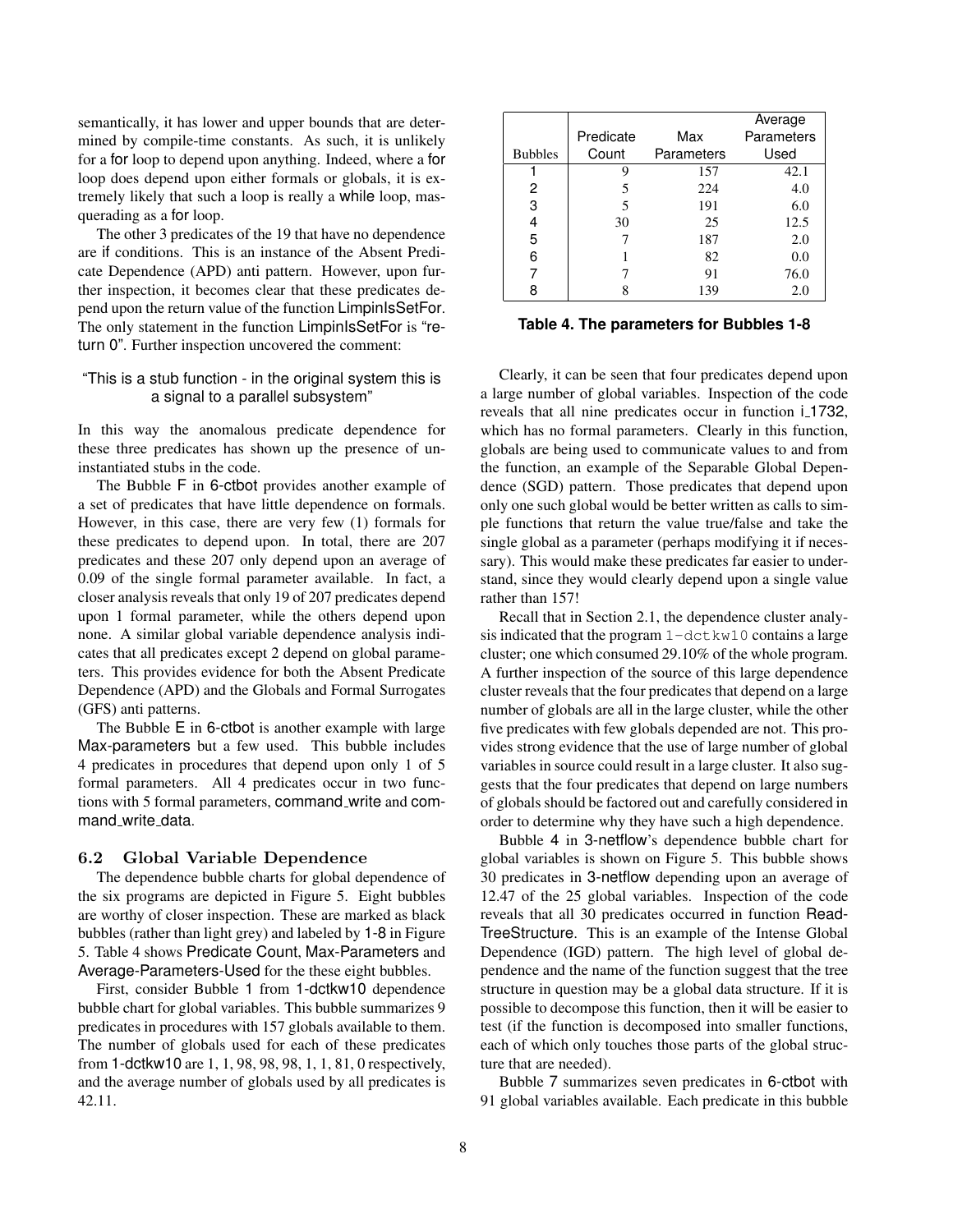

**Figure 5. Global Variable Dependence bubble charts**

depends upon 76 of 91 global variables. These seven predicates all occur in function bot\_behave. The fact that these predicates depend (really depend that is, not merely appear to depend) on such a large number of global variables indicates that this function's logical structure will be very hard to understand and test. This provides another example of Intense Global Dependence (IGD).

The reader may wonder about bubbles 2, 3, 5, 6 and 8. These are examples of predicates that only depend upon a few global variables, but which have large number of globals available to them. The predicates in these five bubbles all occur in function main. This function typically pulls together the strands of the program, so it will have a large number of globals available to it. It would not be abnormal for main to contain predicates that depend on very few of the total globals, which explains most of these bubbles.

However, all such bubbles cannot be completely dismissed. Bubble 6 includes one predicate that depends upon *no* globals and no formals; an example of Absent Predicate Dependence (APD). The corresponding source code is "while(1)"; a never ending loop. Similarly, one of predicates in the Bubble 8 is the same, except that the corresponding source is "for(;;)".

# 7 Related Work

Harman and Binkley introduced the idea of dependence clusters, showing that they occur in real world programs, though they did not explicitly identify them as Dependence Anti Patterns [2]. This paper provides further evidence that dependence clusters are highly prevalent in real production code. The six Dependence Anti Patterns considered in the

present paper and the concept of Dependence Anti Patterns have not been previously considered.

However, work on the general concept of patterns is very well known from the work of the gang of four [10] and has previously been suggested as a technique for enhancing software evolution [1]. Our work differs, because it is based on dependence structure patterns, rather than design patterns, but our approach is inspired by previous work on design patterns.

Design patterns capture the templates of design ideas that have been considered to work well in certain engineering scenarios by a large body of experienced engineers. This seminal work on design patterns led to the consideration of anti patterns; templates of design structures that are believe not to work well and which should be avoided. However, the present paper is the first to consider dependence structures as potential patterns. While it is hard to define what a 'good' dependence structure should look like, it is comparatively easy to identify dependence structures that denote potential problems; these are the dependence anti patterns considered in the present paper.

In software evolution, the idea of templates of design and patterns that can be identified, isolated, and studied has received a lot of attention. Often the artifacts studied go under different names such as work on identification of program plans  $[20, 25, 21]$  and program clichés  $[22, 9]$ . However this previous work in identification of programming style templates such as plans and clichés has not considered dependence structures of the form considered in the present paper.

Perhaps the closest work to that presented here consid-